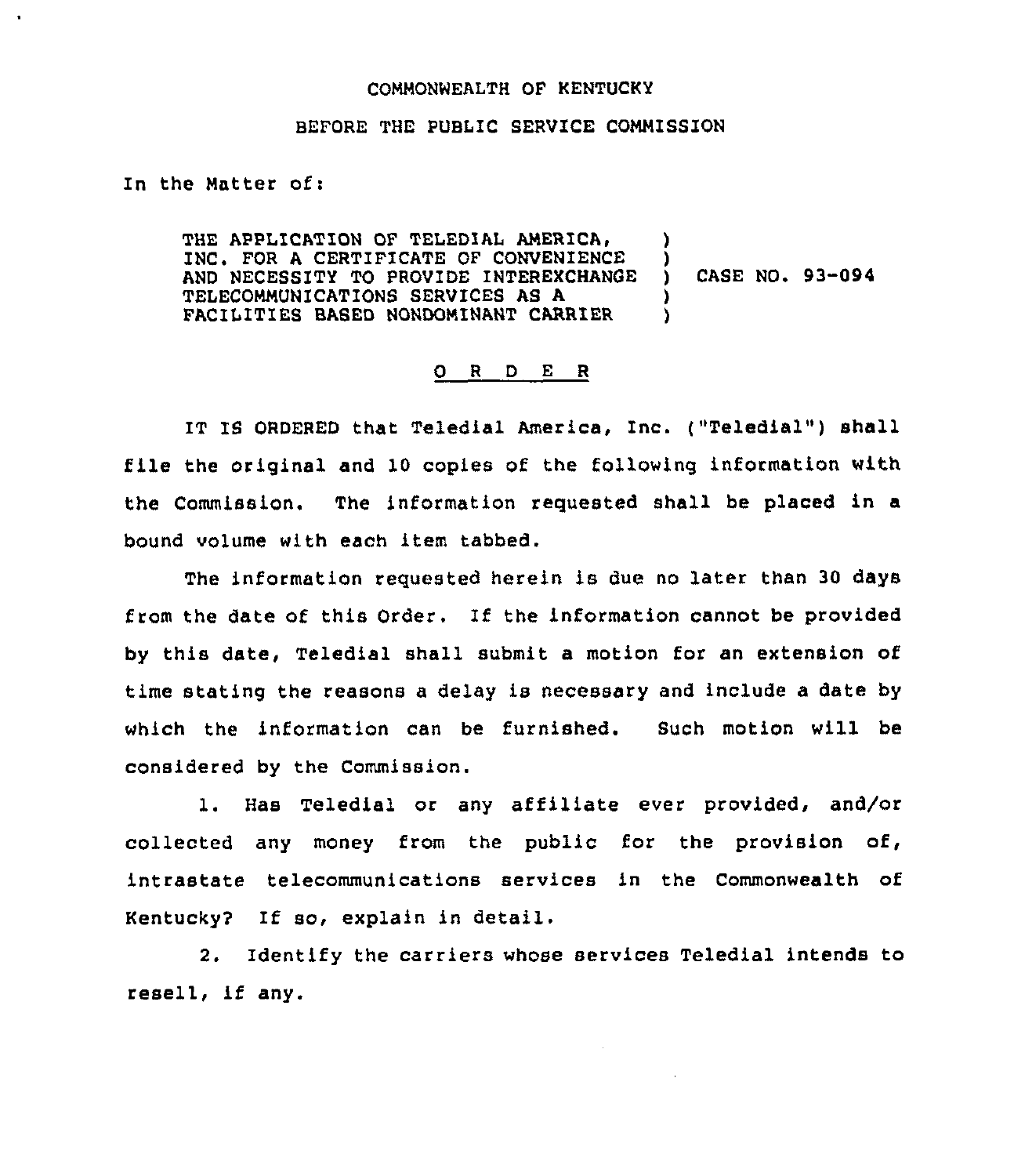3. Does Teledial, or any affiliate, own and/or operate any coin-operated telephones in the Commonwealth of Kentucky or any other jurisdiction2 If so, explain in detail.

í.

4. Identify the operator-assisted services provider that Teledial intends to subcontract for operator-assisted services.

Provide a copy of all current contracts entered into with any business, institution, and/or corporation for the provision of operator-assisted services.

6. Describe how calls will be transported from the customer's premises to the operator service centers. Include identification of Teledlal's switching and operator service locations and specify the facilities and/or services used to bridge operators onto a call placed over the network.

7. Provide <sup>a</sup> description of how such calls sre transported to final termination points, specifying the facilities and/or services used to terminate calls.

8. If switching locations and/or points-of-presence are located outside the Commonwealth of Kentucky, explain how Teledlal will ensure that intrastate access charges will be paid.

9. Is Teledial able to comply with each of the conditions of service for the provision of operator-assisted services adopted from the Commission's Orders in Administrative Case No. 330,<sup>1</sup> Orders dated March 27 and May 3, 1991, and summarized in Appendix  $A<sup>2</sup>$ 

 $-2-$ 

 $\mathbf{1}$ Administrative Case No. 330, Policy and Procedures ln the Provision of Operator-Assisted Telecommunications Services.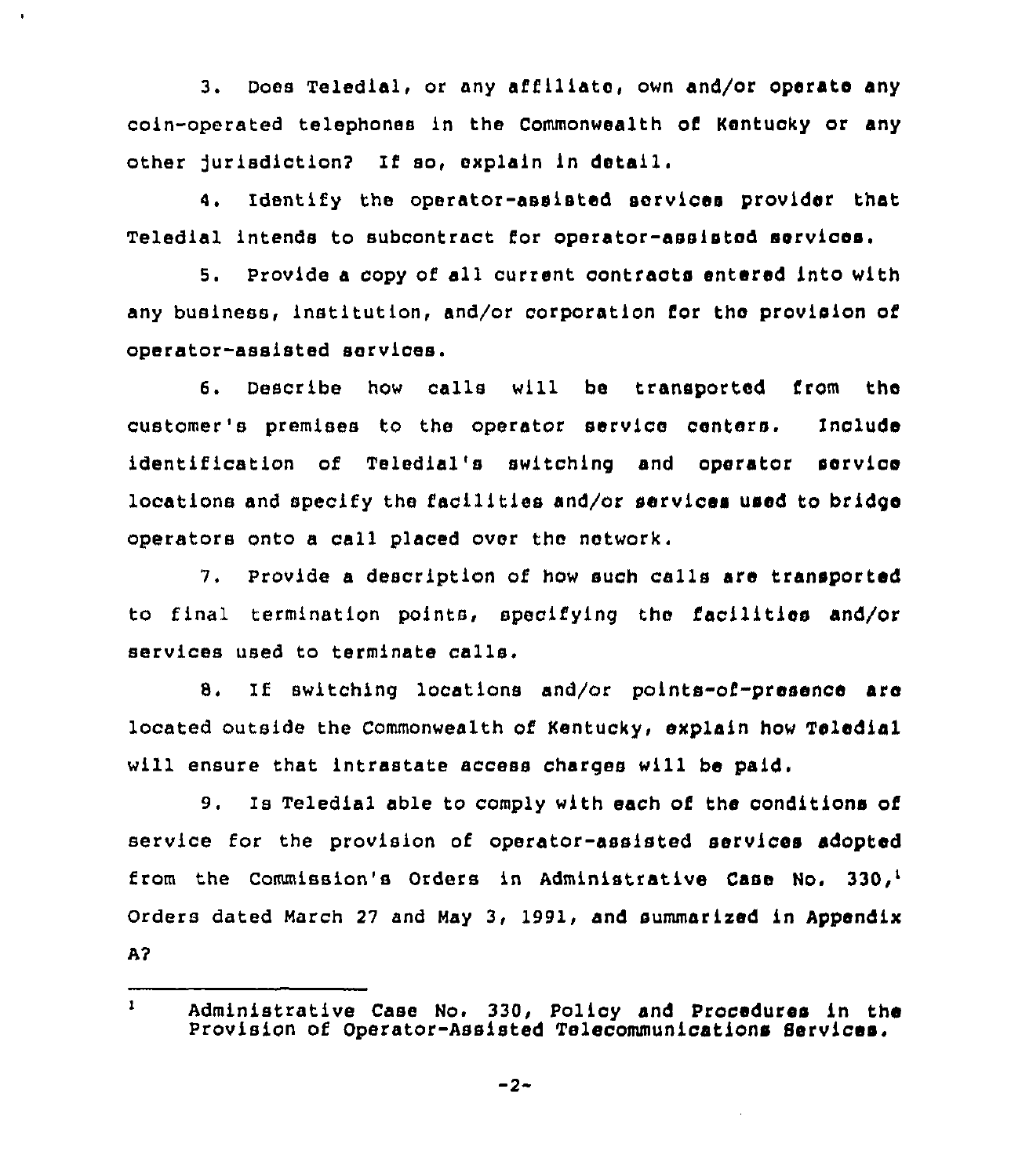10. State whether Teledial is aware of, and able to comply with, the provisions of the Commission's Orders in Administrative Case No.  $323<sup>2</sup>$  and how it will apply to its Kentucky operations.

11. Provide a toll-free number or provision for accepting collect calls for customer complaints.

12. Provide an estimate of sales revenues for Teledial's first <sup>2</sup> years of Kentucky operations. Explain how Teledial arrived at these estimates. If estimates are based upon a market study, provide a copy of this study.

13. Provide revised tariff sheets for the following items<

a. Your tariff must comply with 807 KAR 5:011, Section 5.

b. Your tariff must have <sup>a</sup> cover page that complies with 807 KAR 5:001, Section 3(4).

c. <sup>807</sup> KAR 5:006, Section 3, requires each utility to include its billing format or the contents of such <sup>a</sup> form in its tariff on file with the Commission.

d. Insert Heading 2.2.5 on your tariff stating therein that the utility will comply with all the provisions of 807 KAR 5:006, Section 14, for refusal or termination of service.

e. Insert Heading 2.3.3 on your tariff and include in it this language:

Acceptance by the Commission of the liability provisions contained in this tariff does not constitute its determination that the limitation of liability imposed by

 $\mathbf{z}$ Administrative Case No. 323, An Inquiry Into IntraLATA Toll of IntraLATA Calls by Interexchange Carriers, and WATS<br>Jurisdictionality.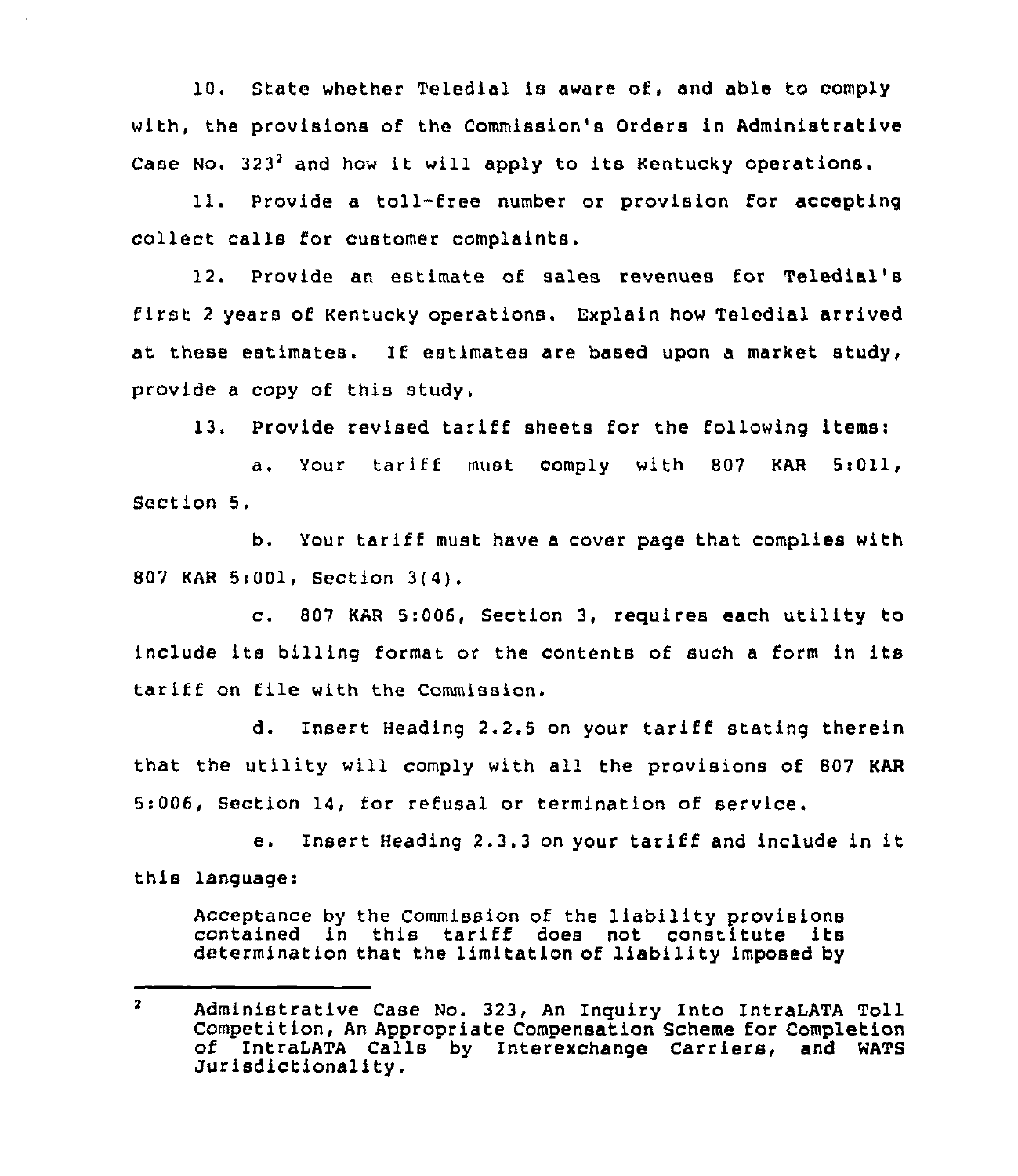the company should be upheld in a court of law, but the recognition that, as it is the duty of the courts to adjudicate negligence claims and rights to recover damages therefor, so lt ls the duty of the courts to determine the validity of the excuipatory provisions of this tariff.

f. Referring to Original Sheet 14 of your proposed tariff, clarify which of Bell's NECA Tariffs you are referring to.

g, Referring to Original Sheets 15 and 16 of your tariff, identify the amount. of your recurring monthly service charges.

Done at Frankfort, Kentucky, this 20th day of April, 1993,

PUBLIC SENVICE COHNISSION

the Commission

ATTEST:

Executive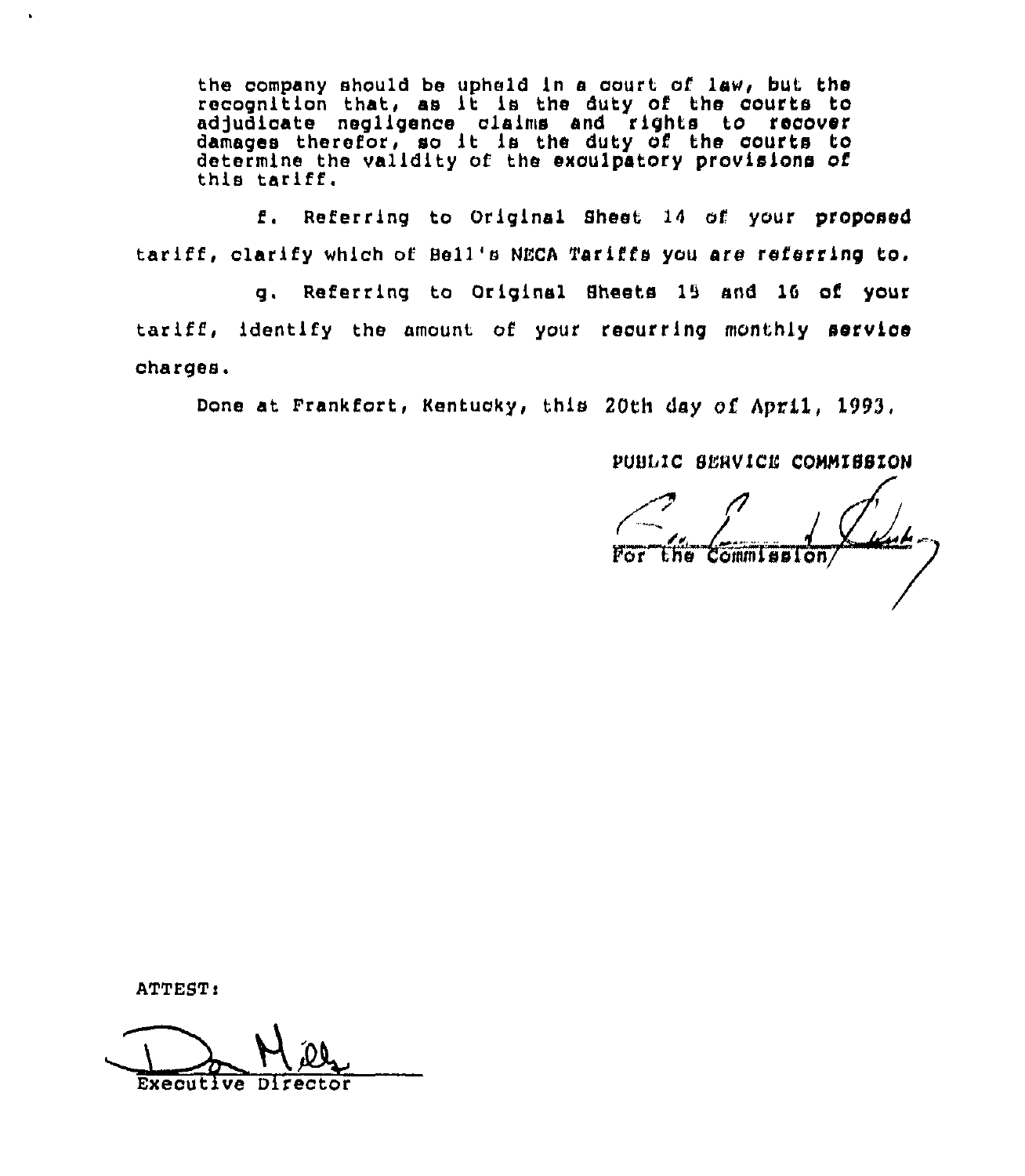## APPENDIX A

APPENDIX TO AN ORDER OF THE HENTUCKY PUBLIC SERVICE COMMISSION IN CASE NO. 93-094 DATED APRIL 20, 1993

Conditions of Service for the Provision of Operator<br>Services Adopted from Commission Orders in Services Adopted from Commission Orders in Administrative Case No. 330, Orders Dated March 27, 1991 and May 3, 1991.

Teledial America, Inc. shall revise its tariff to conform to the policies and procedures I'or the provision of operator-assisted telecommunications services by non-local exchange carriers, which are as follows:

(a) Operator-assisted services shall be subject to rate regulation and rates shall not exceed ATaT's maximum approved rates. "Maximum approved rates" is defined to mean the rates approved by this Commission in AT&T's most recent rate proceeding for measured toll service applicable to operator-assisted calls, as well as the additional charges for operator assistance. Carriers are not permitted to include any other surcharges or to bill for uncompleted calls. Time-of-day discounts shall also be applicable, Carriers are also required to rate calls using the same basis that ATaT uses to rate calls, i.e., distance calculations based on points-of-call origination and termination, definitions of chargeable times, billing unit increments, rounding of fractional units, and minimum usages. When there is any change in AT&T's maximum approved rates, carriers shall file tariffs if necessary to comply with the requirements herein within 30 days of the effective date of AT&T's rate change.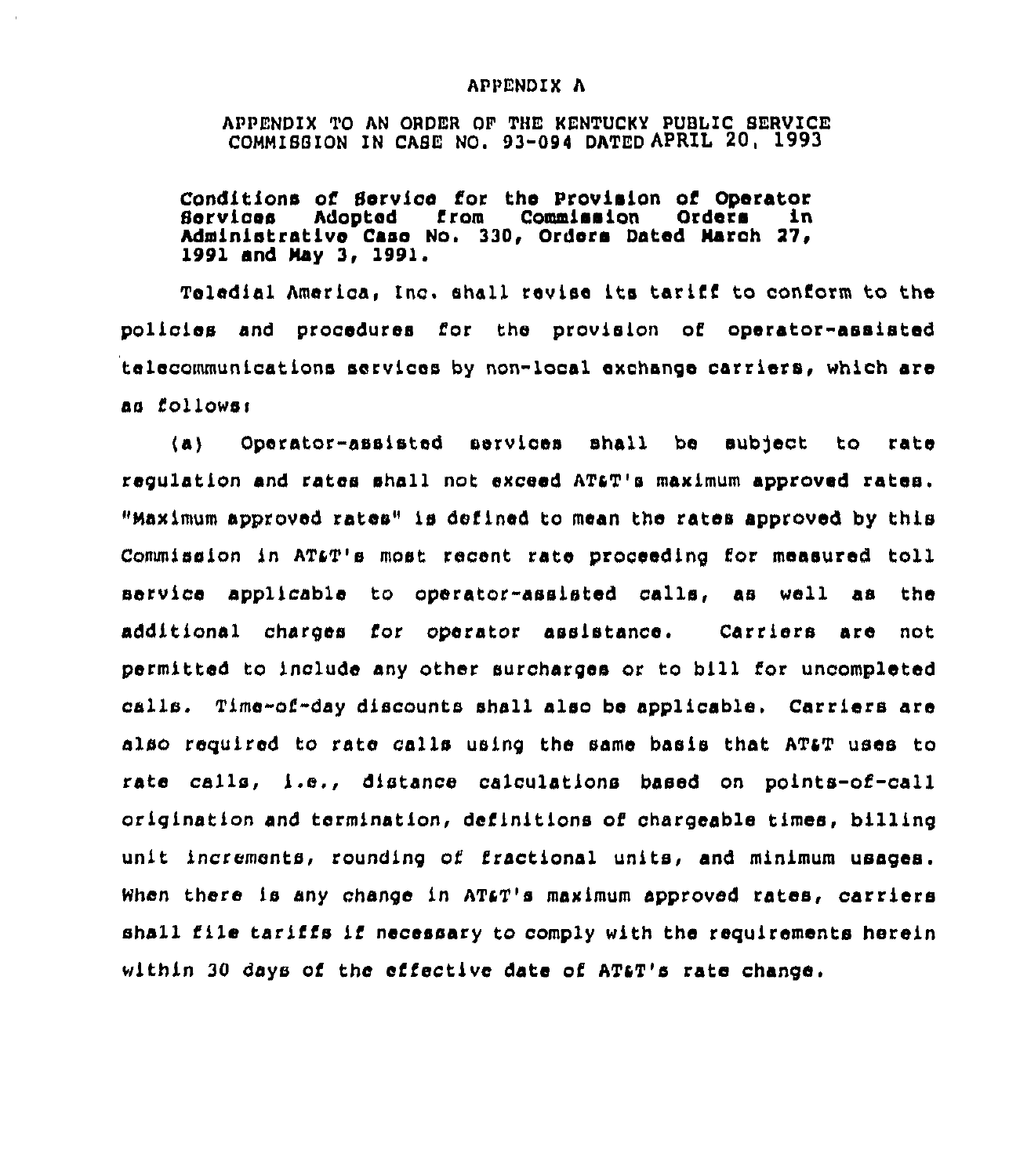(b) Except as otherwise indicated in this Order, non-dominant carriers shall be subject to regulation as delineated in the Nay 25, 1984 Order in Administrative Case No. 273 as well as any subsequent modifications to non-dominant carrier regulations. In the event of conflict, the terms of the instant Order shall take precedence, unless a carrier is specifically relieved from compliance with any conditions contained herein. ATaT shall remain subject to regulatory oversight as a dominant carrier.

(c) Operator service providers that provide service to traffic aggregators shall not allow access to the operator services of competing carriers to be blocked or intercepted. Blocking and interception prohibitions shall be included in tariffs and all contracts entered into with any traffic aggregator and shall state that violators will be subject to immediate termination of service after 20 days' notice to the owners of non-complying oustomer premises equipment,

(d) Access to the local exchange carriers'perators shall not be blocked or otherwise intercepted by traffic aggregators. Specifically, all "0-" calls, that is, when an end-user dials zero without any following digits, shall be directed to the local exchange carrier operators. In equal access areas, "0+" intraLATA calls, that is, when an end-user dials zero and then dials the digits of the called telephone number, shall not be intercepted or blocked. In non-equal access areas, it is prohibited to block or intercept "0-" callsi however, it is permissible to intercept "0+" calls. Blocking and interception prohibitions shall be included in tariffs and all contracts entered into with any traffic aggregator and shall state